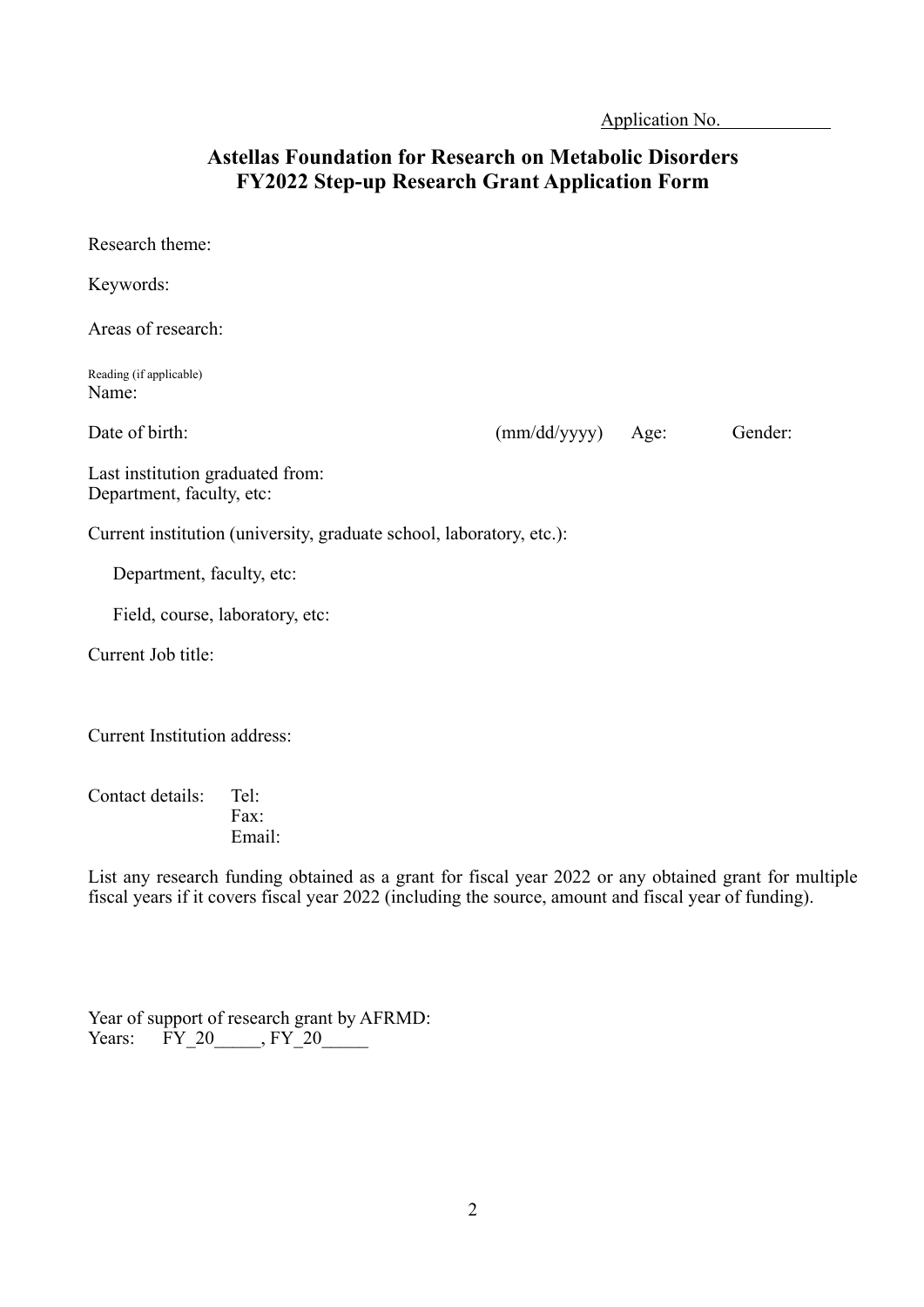## Name

[I] Graphical Abstract (Describe your proposal such as research concept, research purpose etc. in a diagram. Please also describe the exit plan after the end of this grant, such as research funds you want to obtain, collaborative research with companies, startup ventures, etc.)

[Ⅱ] Objectives of your research proposal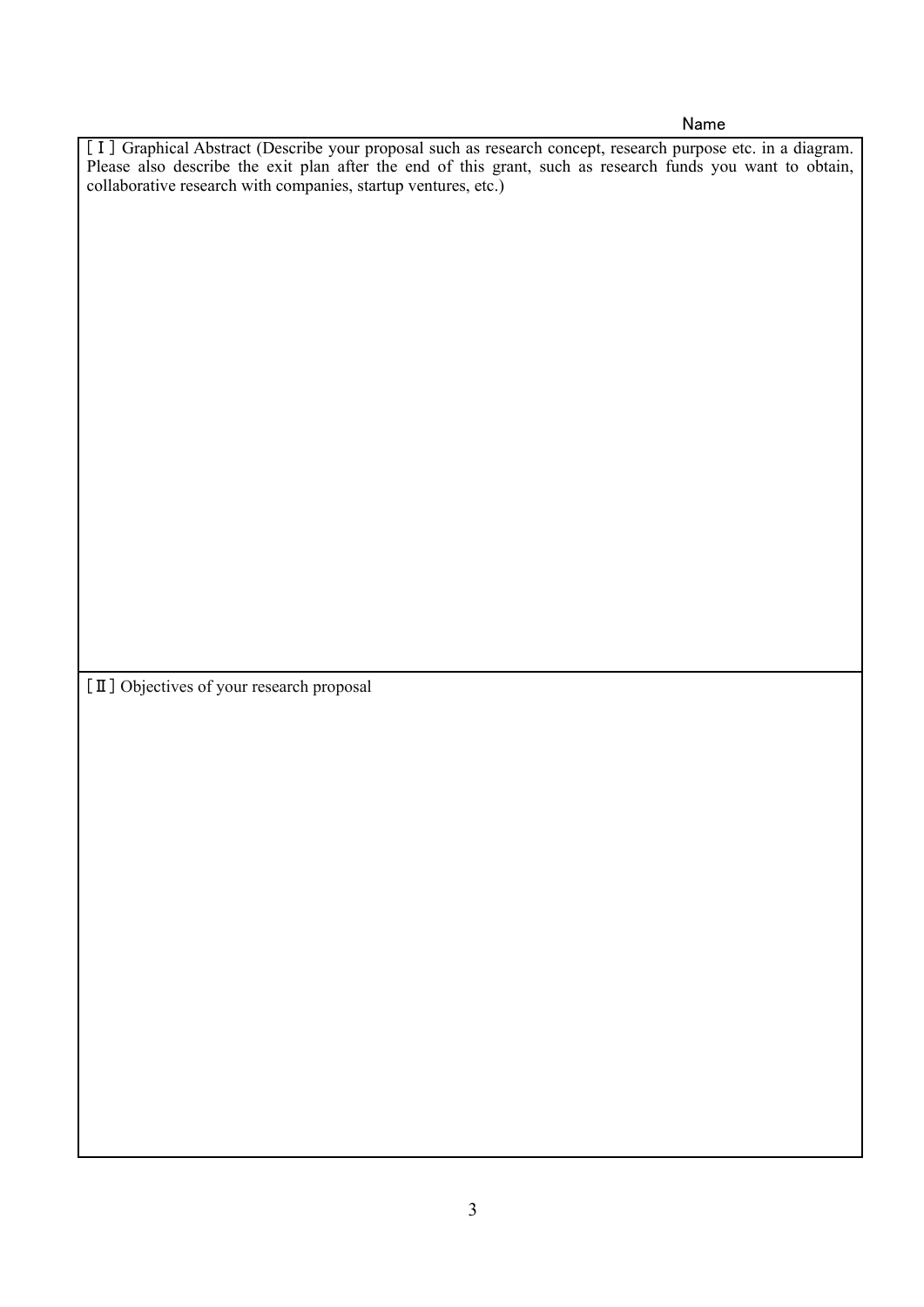[Ⅲ] Summary of achievements at the research grant stage (The submitted research report will be provided to the selection committee as a reference.)

[Ⅳ] Outline of your research plans (Please specify what kind of points you want to step up. In the case of joint research, please describe the principal investigator, joint researcher, and research division.)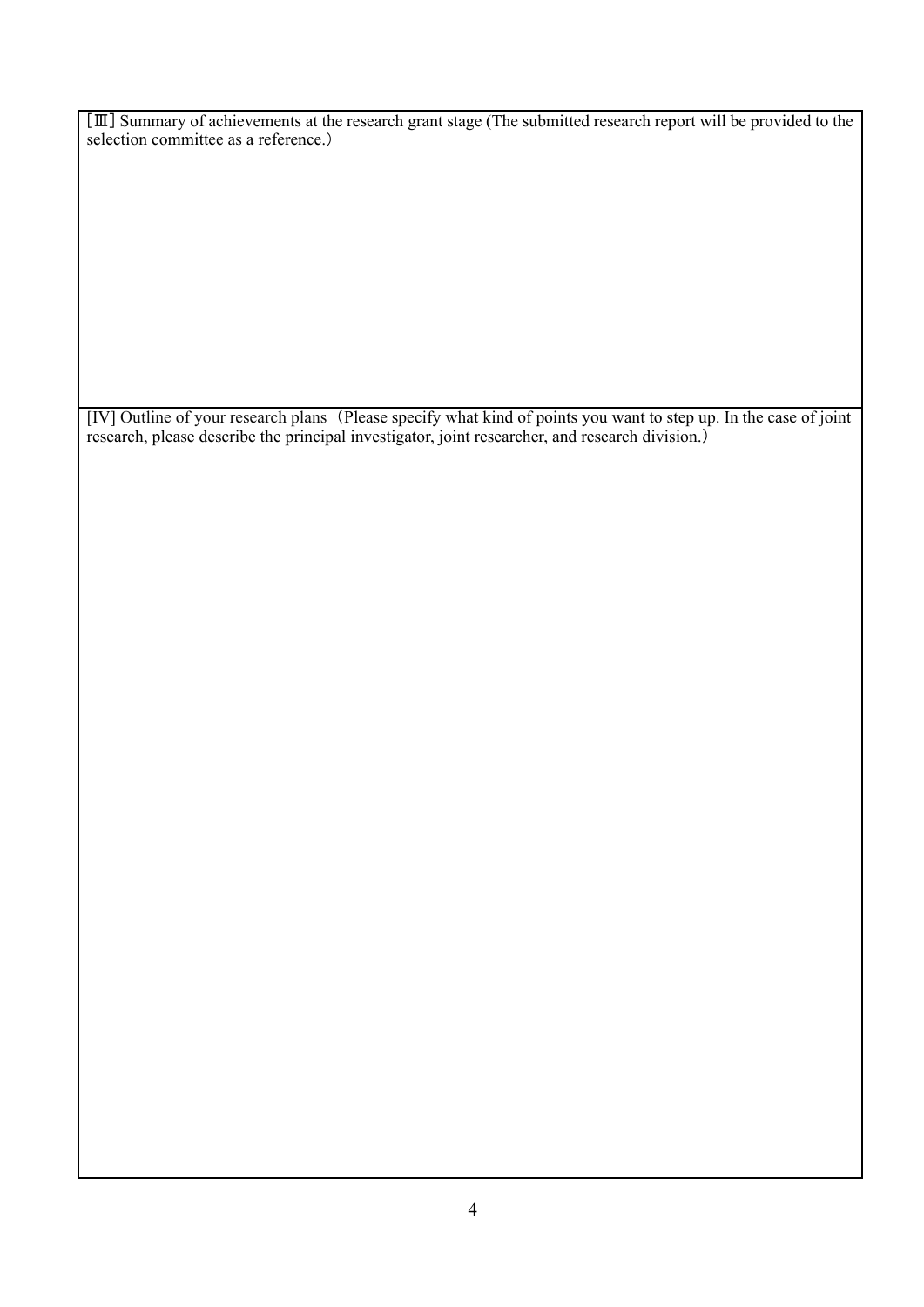[Ⅴ] Describe appeal Points for your research proposal and feasibility. If you're planning collaborative research or interdisciplinary research, also explain the reason why it is necessary for your research.